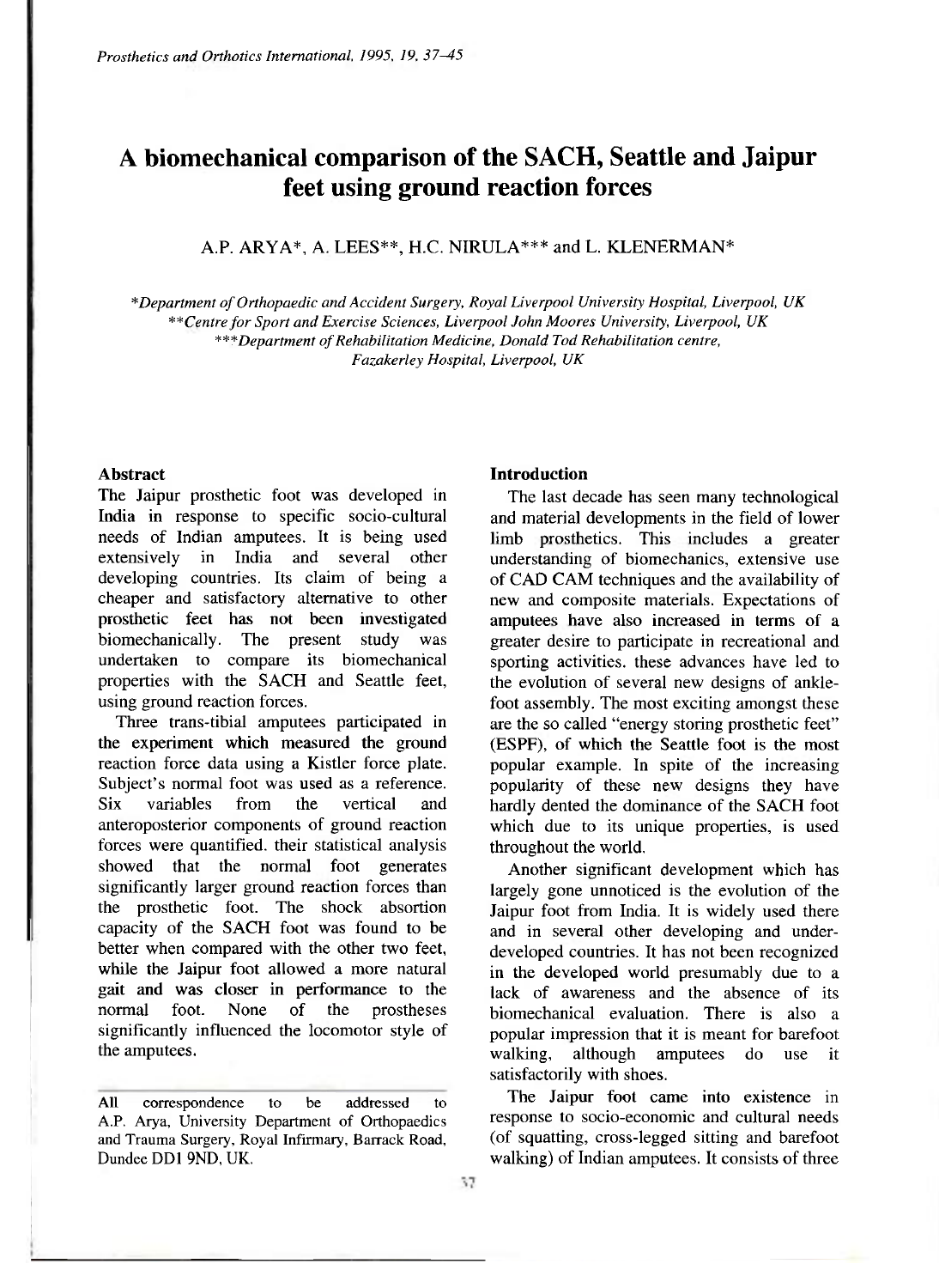

**Fig. 1. A sagittal section of the Jaipur foot.** 

structural blocks simulating the anatomy of a normal foot (Fig. 1). The forefoot and heel blocks are made of sponge rubber while the ankle block is made of light wood. The three components are bound together, enclosed in a rubber shell and vulcanized in a die to give it the shape and cosmetic appearance of a real foot (Sethi, 1978 and 1988). It is probably one of the cheapest commercially available prosthetic feet. Although a very durable, waterproof and supple foot, it is heavier than most other prosthetic feet. Its production is labour intensive and the cosmesis and standardization still remains far from satisfactory. Currently it is being used in India and six other developing countries. In India alone more than 200,000 amputees have been fitted with it to date (Sethi, 1993).

There are numerous reports in the literature which evaluate the different prosthetic feet (Edelstein, 1984; Goh *et al.,* 1984; Wagner *et al.,* 1987; Michael, 1987; Murray, 1988; Torburn *et al.,* 1990; Mizuno *et al.,* 1992) but only one previous report in English literature (North *et al.,* 1974) has investigated some of the biomechanical properties of the Jaipur foot. They used a strain gauged pylon dynamometer to measure the axial load, torque, medio-lateral and antero-posterior moments of the lower limb joints. They were unable to reach any definite conclusions regarding differences between the Jaipur and SACH feet, and observed that more patient tests would be required to investigate any significant differences in the variables measured.

The main function of an ankle-foot prosthesis is to facilitate locomotion. The biomechanical assessment of locomotion is traditionally done by evaluating its kinematic and kinetic characteristics. The later criteria are more useful as, by using a force plate to measure ground reaction forces, characteristics of shock absorption and locomotor style can be studied (Lees and Bouracier, 1994).

The magnitude and rate of vertical ground reaction forces indicates the shock absorption capacity of the foot. Some of the other variables of ground reaction forces such as braking impulse, support impulse, propulsive impulse and force can help in assessing the gait style. These, respectively, indicate the efforts put into initial contact, support and propulsion into the next stride. Thus, a comparison of shock absorption capacity and locomotor style by measuring ground reaction forces, can be used to judge the performance of different prosthetic feet.

The present study was undertaken to assess the performance characteristics of the Jaipur foot by comparing its shock absorption capacity and influence on gait style with that of SACH and Seattle feet, using the ground reaction forces. These three feet were selected for comparison as they not only belong to the same group of non-articulated ankle-foot assemblies but also represent the most widely used designs of prosthetics feet in general.

#### **Material and methods**

*Subjects* 

Three healthy adult males with left transtibial amputations were selected for the study from the Donald Tod Rehabilitation Centre, Fazakerley Hospital, Liverpool. Their age range was 43-47 years and their weight ranged from 66 to 86kg. All three were established, fairly active and gainfully employed amputees. All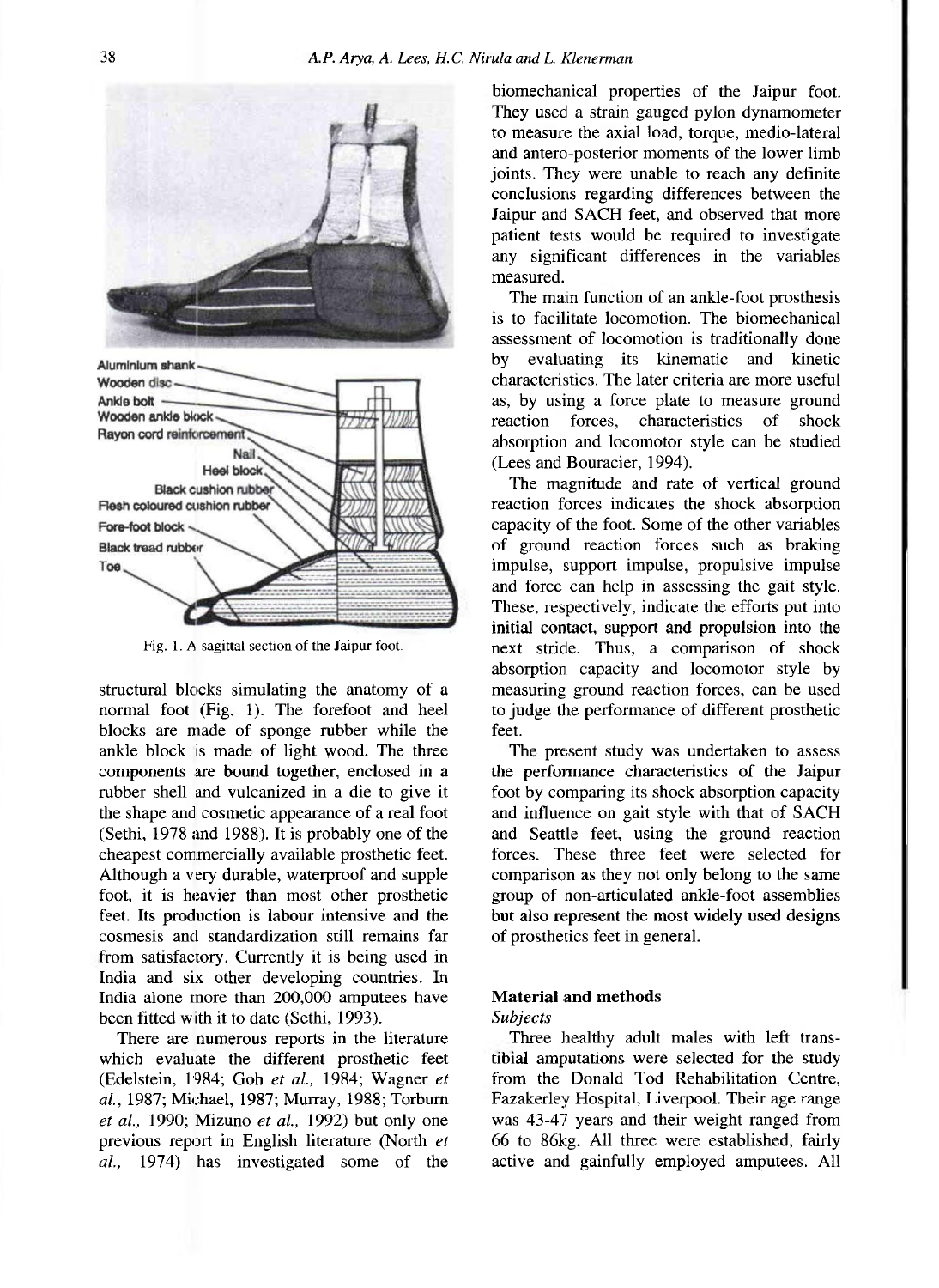the subjects normally wore an \*Endolite PTB prosthesis with a soft prosthetic liner and †Quantum foot as a terminal device. Each subject gave informed consent before participating in the experiment.

#### *Prostheses*

Three experimental prostheses were used. While the SACH and Seattle feet were obtained locally, the Jaipur foot was specially procured from Jaipur (India). In order to minimize the variables which might influence the results, it was necessary to provide each amputee with an experimental limb, adaptable to accommodate each of the three prosthetic feet. This was a replica of their usual prostheses but with a provision in the lower end of the shin tube to interchange the foot by loosening and tightening a screw. An alignment device was fitted at the socket/shin tube junction and the alignment checked by a qualified prosthetist.

#### **Procedure**

The experiment was conducted using a Kistler force plate (type 5281B). The three coordinate force data were sampled at a rate of 200Hz. Using each prosthesis in turn, subjects walked at a self selected speed over the force platform. Fifteen trials were recorded for walking and the subject was required to repeat a similar number of trials at a jogging pace. No attempt was made to force a fixed speed. The exact speed, however, was recorded using a timing gate so as to exclude the readings with excessive speed variations (+/- 10% of SRH selected speed) and to ensure consistency of speed on repeat visits. One subject was unable to complete the trials involving jogging as he did not feel comfortable during this. The subject's normal foot was used as a control reference and all wore their usual prosthesis with a Quantum foot during control trials. A total of three test sessions were conducted for each subject on three different days.

## **Data processing**

From the fifteen successful trials recorded for each condition, the ten best were selected for analysis by visual inspection, omitting data which appeared atypical. Six variables were quantified from the ground reaction forces. These were the impact force peak, impact loading rate, propulsion force peak, and the vertical impulse obtained from the vertical ground reaction force; and the negative (braking) and positive (propulsive) impulses from the horizontal ground reaction forces. The data were normalised to body weight before being analysed. Analysis was done using an ANOVA model, and a level of statistical significance of p<0.01 was used unless otherwise stated.

#### **Result**

Typical force curves for walking and jogging are shown in Figures 2 and 3 respectively. These curves show the vertical and anteroposterior force components. The curve for walking is typified by three distinct peaks. The first, referred to as the impact force peak, is small but sharp and is associated with heel strike. The second, referred to as the loading force peak, is larger and more rounded and corresponds to loading of the foot just before mid-stance. The third, referred to as the propulsion force peak, is associated with the push-off into the next stride. The area under the vertical force curve gives a measure of the support impulse, while a combination of the magnitude of the impact force peak and the time taken to reach it gives the impact load rate. The antero-posterior force is typified by an initial braking phase followed by a propulsive phase. The corresponding areas under each part yield<br>the braking and propulsive impulses the braking and propulsive impulses respectively.

The curve for jogging contains similar characteristics, except that the loading and propulsive force peaks are now combined to give just one discernible peak which is referred to as drive-off force peak, to indicate a more dynamic action and to distinguish it from the two separate peaks identified in the walking data.

Amongst these six variables the impact force peak and the impact load rate are considered as representing the shock absorption characteristics, while the propulsive (and driveoff) force peak and the support impulse represent a walking (or jogging) style. In addition the braking and propulsive impulses are also considered to represent gait style.

Three test sessions were conducted to

**<sup>\*</sup>Trade name of Blatchford modular, carbon fibre endoskeletal construction.** 

**<sup>†</sup> Trade name of the Vessa "energy storing foot."**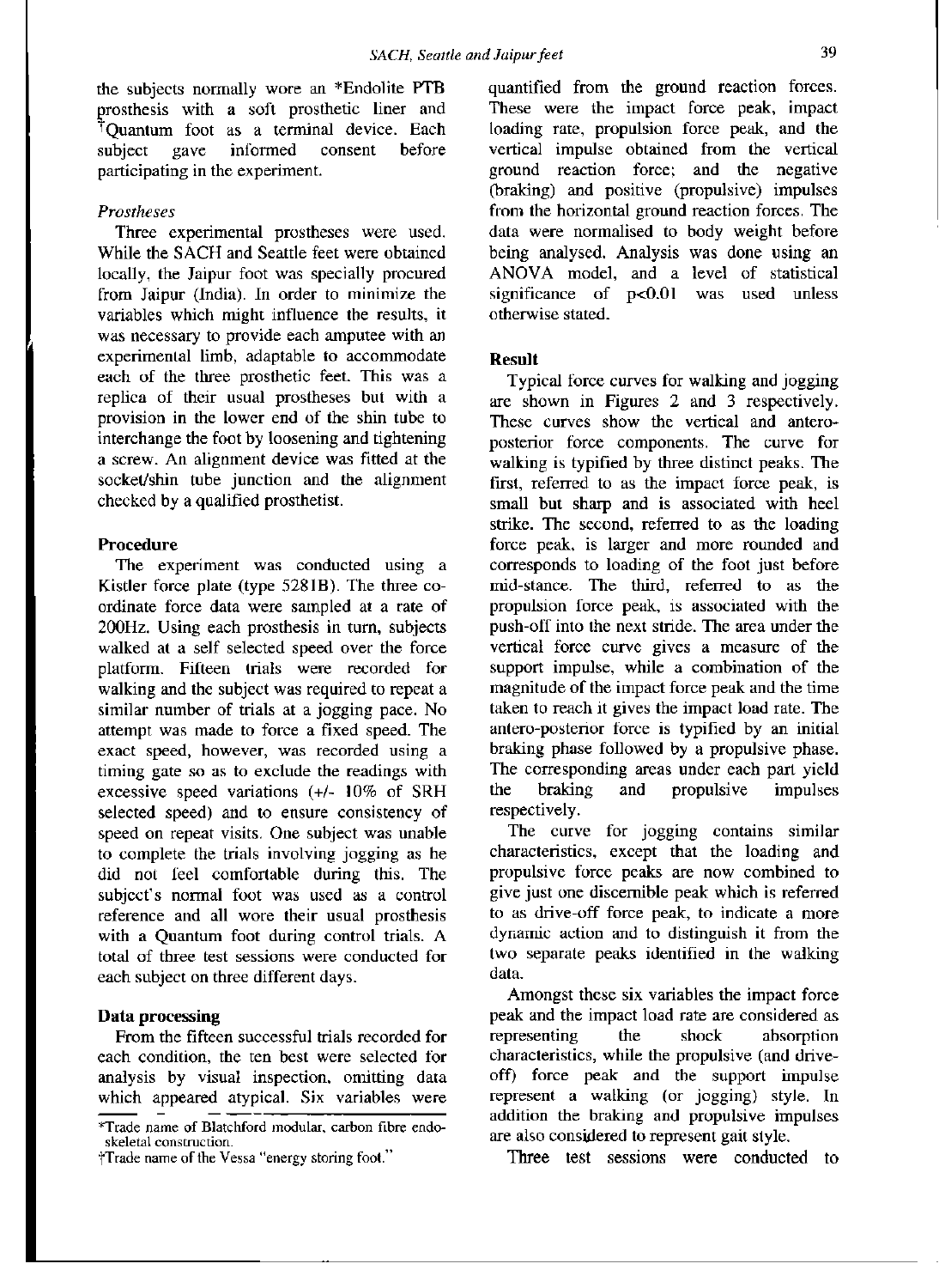Table 1. Mean (N=10) heel strike force peak (N/kg body mass) for walking (Three sessions being shown as  $S_1$ ,  $S_2$ ,  $S_3$ )

|           |                |             | <b>PROSTHESIS</b> |               |             |
|-----------|----------------|-------------|-------------------|---------------|-------------|
|           |                | <b>SACH</b> | <b>SEATTLE</b>    | <b>JAIPUR</b> | NORMAL FOOT |
| Subject 1 | S1             | .39         | 1.75              | 2.60          | 5.29        |
|           | S <sub>2</sub> | 1.64        | 2.47              | 2.84          | 4.97        |
|           | S <sub>3</sub> | 1.81        | 1.62              | 2.79          | 5.53        |
| Subject 2 | S1             | 1.18        | 1.88              | 2.50          | 7.27        |
|           | S <sub>2</sub> | 1.33        | .70               | 2.32          | 6.40        |
|           | S <sub>3</sub> | 1.32        | 1.67              | 2.31          | 6,67        |
| Subject 3 | S1             | 0.91        | 1.04              | 1.67          | 4.22        |
|           | S <sub>2</sub> | 1.25        | .28               | 1.63          | 3.84        |
|           | S <sub>3</sub> | 0.94        | 1.16              | 1.56          | 3.46        |

|           |                |             | <b>PROSTHESIS</b> |               |                    |
|-----------|----------------|-------------|-------------------|---------------|--------------------|
|           |                | <b>SACH</b> | <b>SEATTLE</b>    | <b>JAIPUR</b> | <b>NORMAL FOOT</b> |
| Subject 1 | S1             | 9.80        | 9.63              | 9.85          | 11.18              |
|           | S <sub>2</sub> | 9.78        | 9.47              | 9.70          | 11.19              |
|           | S <sub>3</sub> | 9.96        | 10.02             | 9.89          | 11.09              |
| Subject 2 | S1             | 9.51        | 9.66              | 9.67          | 10.52              |
|           | S2             | 9.75        | 9.73              | 9.41          | 11.61              |
|           | S <sub>3</sub> | 9.30        | 9.56              | 9.12          | 10.78              |
| Subject 3 | S1             | 9.80        | 9.99              | 9.91          | 11.35              |
|           | S <sub>2</sub> | 10.06       | 10.03             | 9.74          | 1.43               |
|           | S <sub>3</sub> | 9.84        | 9.82              | 9.79          | 11.07              |

overcome the possibility of a movement pattern fixation noted for athlete response testing for sport footwear (Lees and Bouracier, 1994). It has been found that subjects may produce consistent but untypical movement patterns due to the testing environment. Repeated trials mitigate against this, ensuring that data collected are a true representation of an individual's gait style. Mean data for selected variables over each test session are given in Tables 1 and 2. It can be seen from this that there are marked differences between test sessions for a particular subject/prosthesis combination, indicating that there is a session effect. There is no trend in the session effect (e.g. as a result of habituation to the testing protocols) and so for further analysis, and to reduce the effect of movement pattern fixations, the data from each session were combined.

The combined data for the two shock absorption variables and the four gait style variables are presented in Table 3 for each prosthetic foot and for the normal foot. Levels of statistical significance derived from the

| Table 3. Mean data averaged over each test session and all subjects for walking. Fz refers to the vertical force while Fy |                                 |  |  |
|---------------------------------------------------------------------------------------------------------------------------|---------------------------------|--|--|
|                                                                                                                           | refers to the horizontal force. |  |  |

|                                                                 |                | <b>PROSTHESIS</b> |                |                       | <b>NORMAL FOOT</b> |                    |
|-----------------------------------------------------------------|----------------|-------------------|----------------|-----------------------|--------------------|--------------------|
|                                                                 | <b>SACH</b>    | <b>SEATTLE</b>    | <b>JAIPUR</b>  |                       |                    |                    |
| Shock absorption<br>Fz Impact force peak<br>Fz Impact load rate | 1.29<br>96.8   | 1.62<br>136.8     | 2.25<br>190.3  | р<br>< .001<br>< .001 | 5.30<br>329.6      | < 0.001<br>< 0.001 |
| Gait style<br>Fz Propulsive force peak                          | 9.76           | 9.76              | 9.67           | <b>NS</b>             | 11.13              | < 0.001            |
| Fz Support impulse                                              | 5.85           | 5.93              | 5.79           | <b>NS</b>             | 6.57               | < 0.01             |
| Fy Braking impulse<br>Fy Propulsive impulse                     | 0.288<br>0.273 | 0.283<br>0.278    | 0.317<br>0.274 | < 001<br><b>NS</b>    | 0.388<br>0.361     | < 001<br>< 0.001   |

UNITS: force (N/kg); load rate (N/s.kg); impulse (N.s/kg)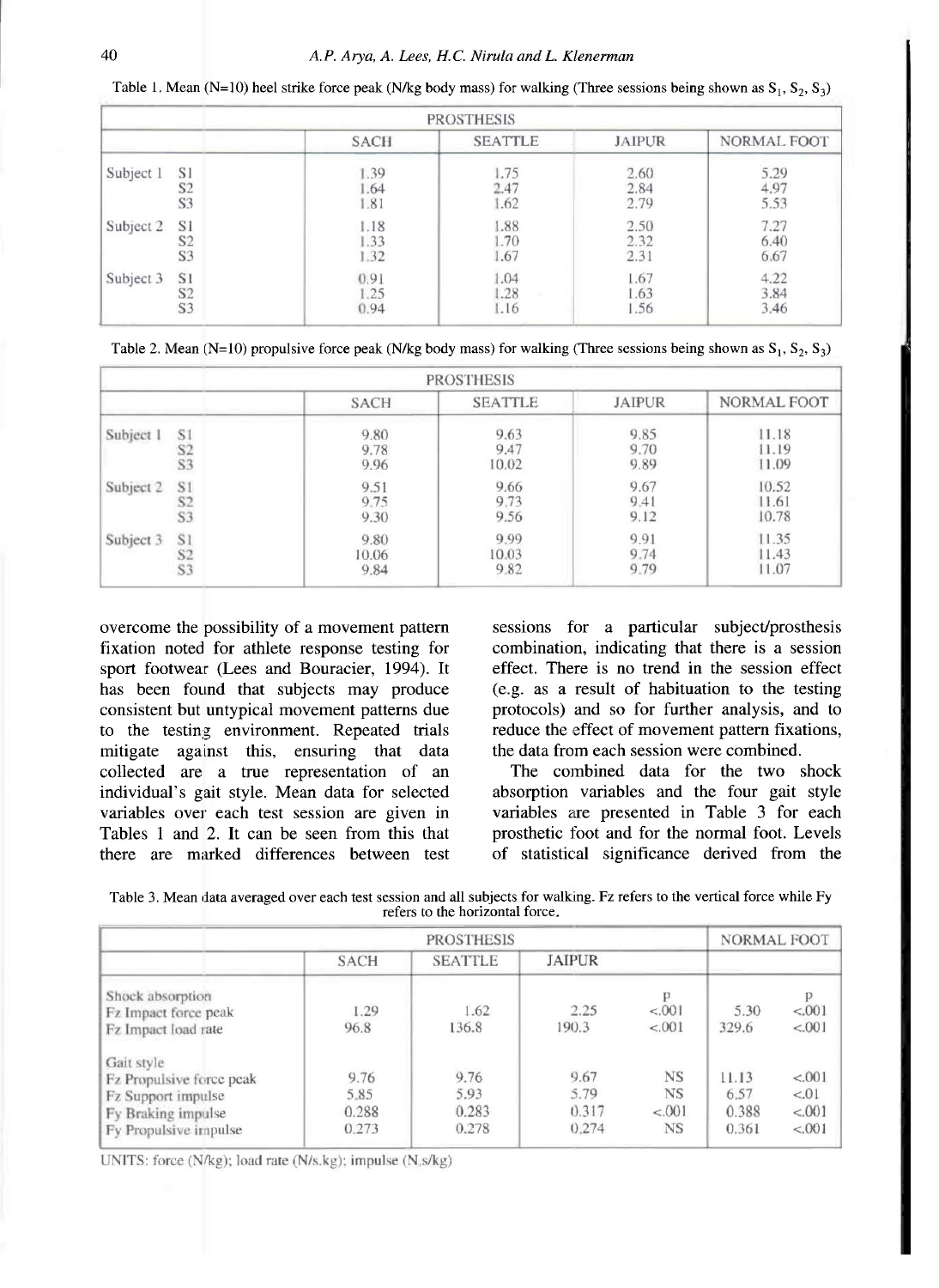|           |                |             | <b>PROSTHESIS</b> |               |             |  |
|-----------|----------------|-------------|-------------------|---------------|-------------|--|
|           |                | <b>SACH</b> | <b>SEATTLE</b>    | <b>JAIPUR</b> | NORMAL FOOT |  |
| Subject 1 | S1             | 4.06        | 4.34              | 3.89          | 13.93       |  |
|           | S <sub>2</sub> | 3.55        | 3.67              | 3.98          | 14.55       |  |
|           | S3             | 2.33        | 3.31              | 3.80          | 14.20       |  |
| Subject 2 | S1             | 3.45        | 3.31              | 3.56          | 12.44       |  |
|           | S2             | 1.98        | 3.46              | 3.49          | 12.40       |  |
|           | S <sub>3</sub> | 2.19        | 3.19              | 3.38          | 10.51       |  |

**Table 4. Mean (N=10) heel strike force peak N/kg body mass) for jogging (Three sessions being shown as S<sup>1</sup> , S<sup>2</sup> , S<sup>3</sup> )** 

**Table 5. Mean (N=10)** drive off force peak (N/kg body mass) for jogging (Three sessions being shown as  $S_1$ ,  $S_2$ ,  $S_3$ )

|           |                |                         | <b>PROSTHESIS</b>       |                         |                         |
|-----------|----------------|-------------------------|-------------------------|-------------------------|-------------------------|
|           |                | <b>SACH</b>             | <b>SEATTLE</b>          | <b>JAIPUR</b>           | <b>NORMAL FOOT</b>      |
| Subject 1 | S!<br>S3       | 12.88<br>4.46<br>13.74  | 14.22<br>14.72<br>13.62 | 14.35<br>14.01<br>15.68 | 20.13<br>20.14<br>20.39 |
| Subject 2 | S1<br>S2<br>S3 | 16.85<br>15.71<br>15.69 | 7.51<br>15.94<br>15.77  | 18.39<br>17.11<br>17.04 | 21.03<br>19.68<br>20.24 |

ANOVA model are given for a comparison firstly between the three prosthetic feet and secondly, between the normal foot and all prosthetic feet. It can be seen that the normal foot yields significantly different results than the prosthetic feet in all variables. In particular, the normal foot shows a higher impact force peak and impact load rate, indicating a more severe contact with the ground. This is confirmed by a larger braking impulse. The larger support impulse for the normal foot as compared to the prosthetic foot indicates an asymmetry in gait with more weight being put on the normal foot. The asymmetry is continued into the propulsive phase with a larger propulsive force peak and a greater propulsive impulse.

Table 3 also indicates that there are

significant differences amongst the prosthetic feet. These differences are mainly in the shock absorption variables. The Jaipur foot shows the greatest impact force and impact load rate while the SACH foot shows the lowest values in these variables. There is also a significant difference between the three feet in the braking impulse with the Jaipur foot again having the largest values. The differences in other variables are insignificant.

Tables 4 and 5 give data for each session for jogging. One subject was unwilling to jog, so data was available from only two subjects. It can be seen that similarly there are differences between sessions confirming the session effect noted above for walking. The data for each session were combined to form a total mean value for each prosthesis and the normal foot

| Table 6. Mean data averaged over each test session and both subjects for jogging. Fz refers to the vertical force while Fy |  |
|----------------------------------------------------------------------------------------------------------------------------|--|
| refers to the horizontal force.                                                                                            |  |

| <b>PROSTHESIS</b>        |             |                |               |           | <b>NORMAL FOOT</b> |           |
|--------------------------|-------------|----------------|---------------|-----------|--------------------|-----------|
|                          | <b>SACH</b> | <b>SEATTLE</b> | <b>JAIPUR</b> |           |                    |           |
| Shock absorption         |             |                |               |           |                    |           |
| Fz Impact force peak     | 2.93        | 3.55           | 3.69          | <b>NS</b> | 13.0               | < 0.001   |
| Fz Impact load rate      | 241         | 320            | 314           | NS        | 335                | <b>NS</b> |
| Gait style               |             |                |               |           |                    |           |
| Fz Propulsive force peak | 14.9        | 15.3           | 16.1          | <b>NS</b> | 20.2               | < 01      |
| Fz Support impulse       | 2.96        | 3.11           | 2.97          | <b>NS</b> | 4.03               | < 001     |
| Fy Braking impulse       | 0.136       | 0.148          | 0.135         | <b>NS</b> | 0.195              | < 001     |
| Fy Propulsive impulse    | 0.134       | 0.111          | 0.043         | < 0.001   | 0.160              | < 0.001   |

UNITS: force (N/kg); load rate (N/s. kg); impulse (N.s/kg)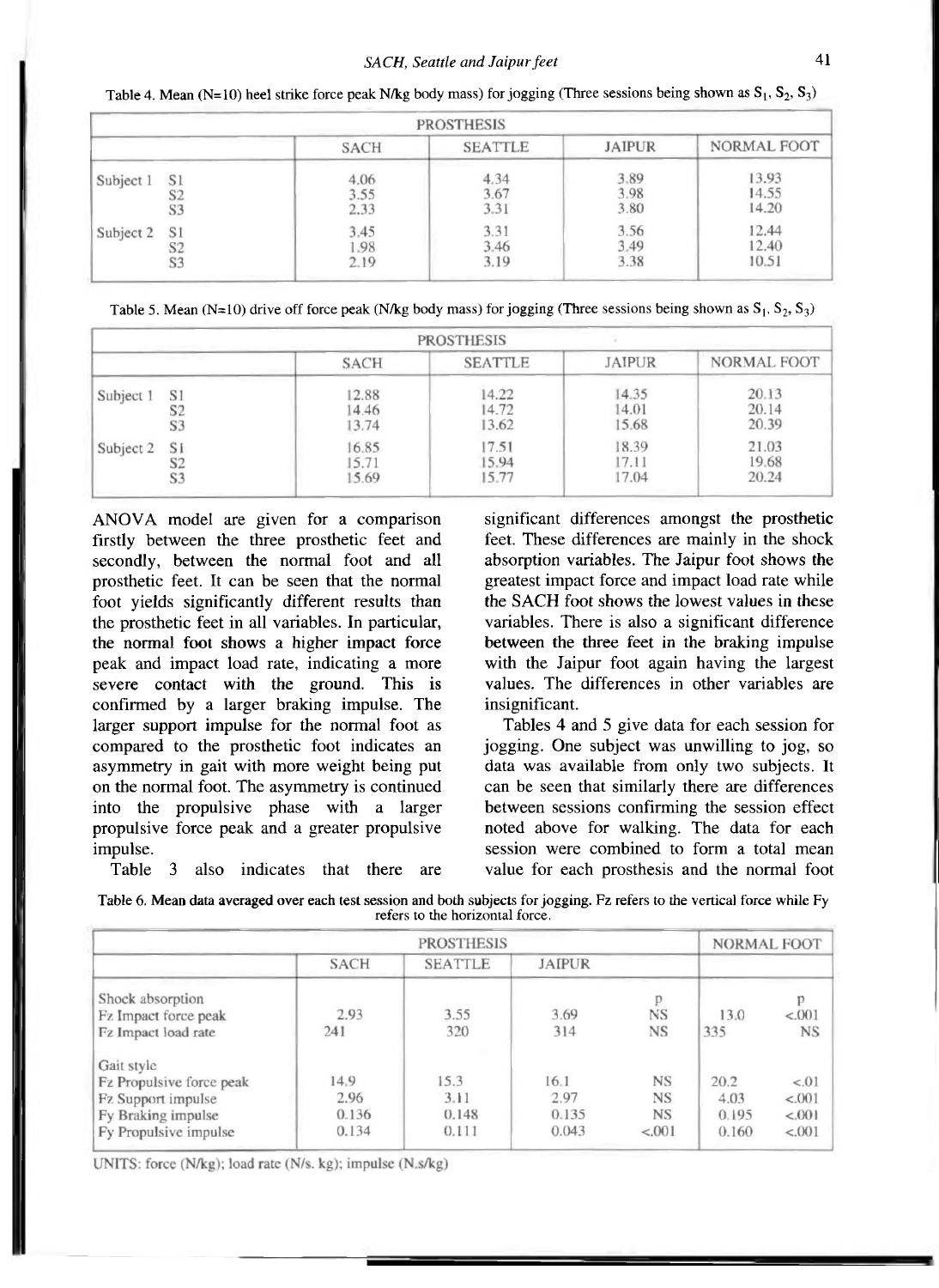which is presented in Table 6. Here it can be seen that, in general, there is only a small difference between each prosthesis, but a highly significant difference between the prosthetic and the normal foot.

## **Discussion**

Several different variables such as joint angle and moments, stride time and energy consumption in walking have been used in the past to compare the performance of different prosthetic feet. Shock absorption characteristics of prosthetic feet have not been widely studied. Effective shock absorption at the ankle-foot complex is a desirable feature of any prosthetic foot as it protects the lower limb joints, by reducing the amount of forces transmitted proximally (Radin *et al.,* 1972; Volyshin and Wosk, 1982; Van Leeuwen *et al.,* 1990).

In a normal foot, there are in-built mechanisms to absorb shock and dampen the ground reaction forces (such as subtalar joint movements and heel pad compression) but in an amputee, the prosthetic foot has to substitute for those lost functions.

It is possible to evaluate the shock absorption capacities of prosthetic feet as well as their effect on gait style by analysing ground reaction forces.

Significantly lower values of all parameters in all prosthetic feet compared to normal (Table 3) suggests that significantly less ground reaction forces are generated on the amputated side, possibly because of structural and functional loss following amputation. In other words, amputees land more softly on the prosthetic foot probably because they feel less secure with an artificial limb as compared to the normal leg and therefore, load it cautiously. The increased stresses on the normal side results in an asymmetrical gait, which is consistent with previous observations that at best a normal gait in an amputee can be described as asymmetrical, having below normal acceleration and deceleration on the prosthetic side (Van Leeuwen *et al.,* 1990).

It has been recently observed that the discrepancy of weight bearing in amputees can be reduced by bio-feedback training (Quinlivan, 1994).

A notable feature in the vertical ground reaction force data is the initial peak identified here as the heel strike or impact force peak. There is surprisingly very little information in the literature about it and none about its magnitude. Murray *et al.* (1988), found it only



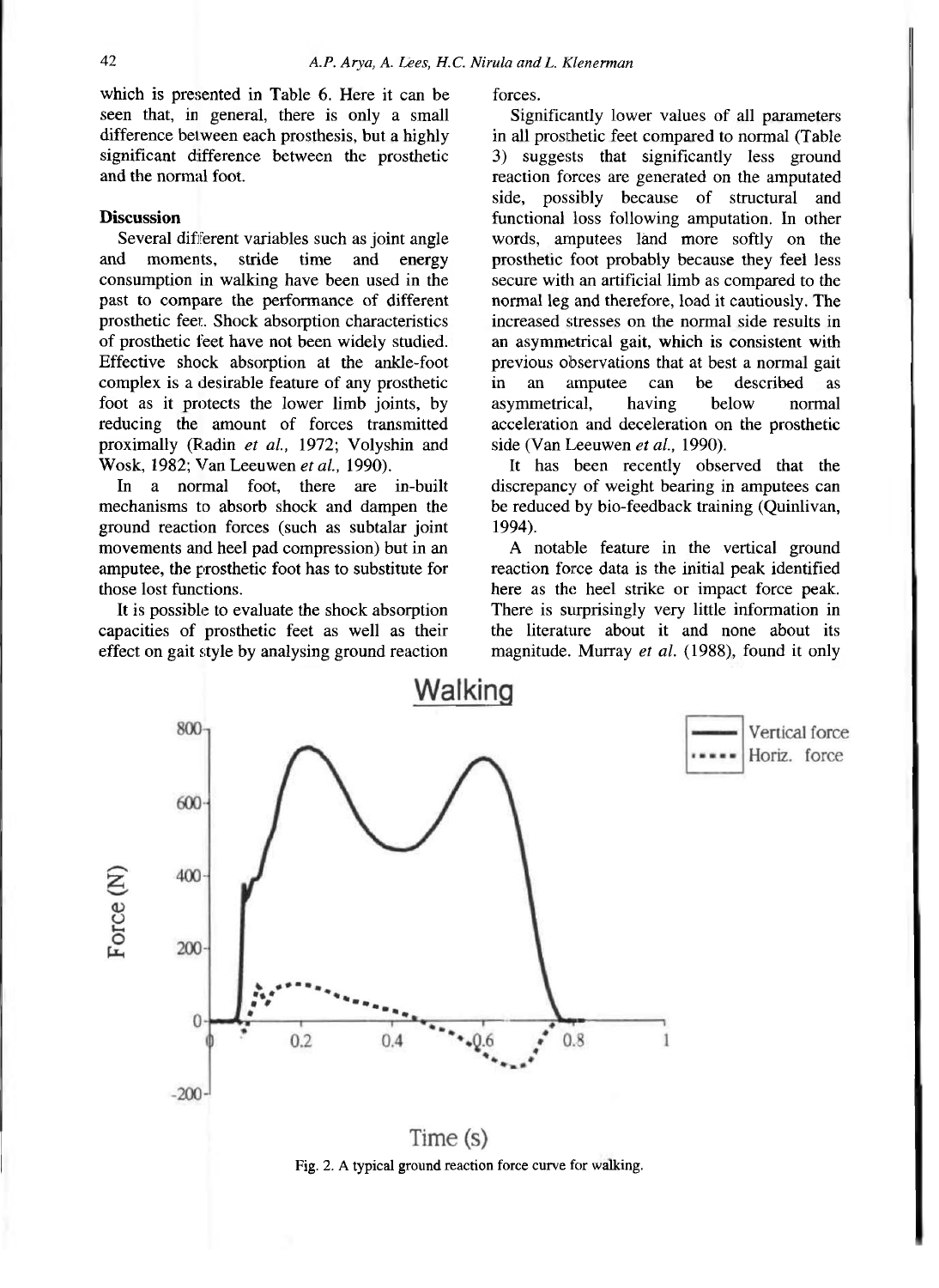on the prosthetic side. The authors found this peak consistently in both prosthetic and normal feet during walking and jogging (Figs. 2 and 3).

The impact peak and its slope represents the magnitude and rate of generation of vertical ground reaction forces. A small impact force peak and lower impact load rate would imply that more ground reaction forces are being absorbed at foot level, hence the better shock absorption capacity of the prosthesis, assuming that all the feet are being loaded equally. In the study, the SACH foot produced the smallest forces, apparently indicating its better shock absorption capacity compared to the Seattle and Jaipur feet. Findings were consistent in all subjects irrespective of walking pattern or velocity. Previous reports are not unanimous on this issue. Murray *et al.* (1988) found the shock absorption quality of the Seattle foot better than the SACH foot, while Torburn (1990) did not find any significant difference between the SACH and the Seattle feet. It should be noted that these authors used the force peak referred to in this study as the loading force peak. This is distinct from the impact force peak used here to determine the characteristics of shock absorption.

The antero-posterior braking impulse

represents the force of loading. In the Jaipur foot it was significantly larger and nearer to the value obtained from the normal foot. This implies that amputees loaded it more, probably because they felt more secure and confident with the Jaipur foot. This would seem to suggest that the performance of the Jaipur foot is more natural and nearer to normal than the other two feet. This is entirely possible because it has been primarily designed for barefoot walking. A further study involving data collection from the normal foot with each of the three prosthetic feet on the amputated side would be more informative.

The propulsive force peak represents the push-off force of the foot as it drives off into the next stride. The greater push-off capacity of the energy storing prosthetic feet has often been claimed because of a larger propulsive force peak (Murray *et al.,* 1988). However, opinions vary on this issue. According to Perry (1974), this peak is actually a result of leverage of body alignment or the locomotor style rather than representing the magnitude of propulsive forces. Wagner *et al.* (1987) also supports the idea that it is primarily a product of alignment. They, as well as Torburn *et al.* (1990) and Amann (1990) have all shown that there is no significant



**Fig. 3. A typical ground reaction force curve for jogging.**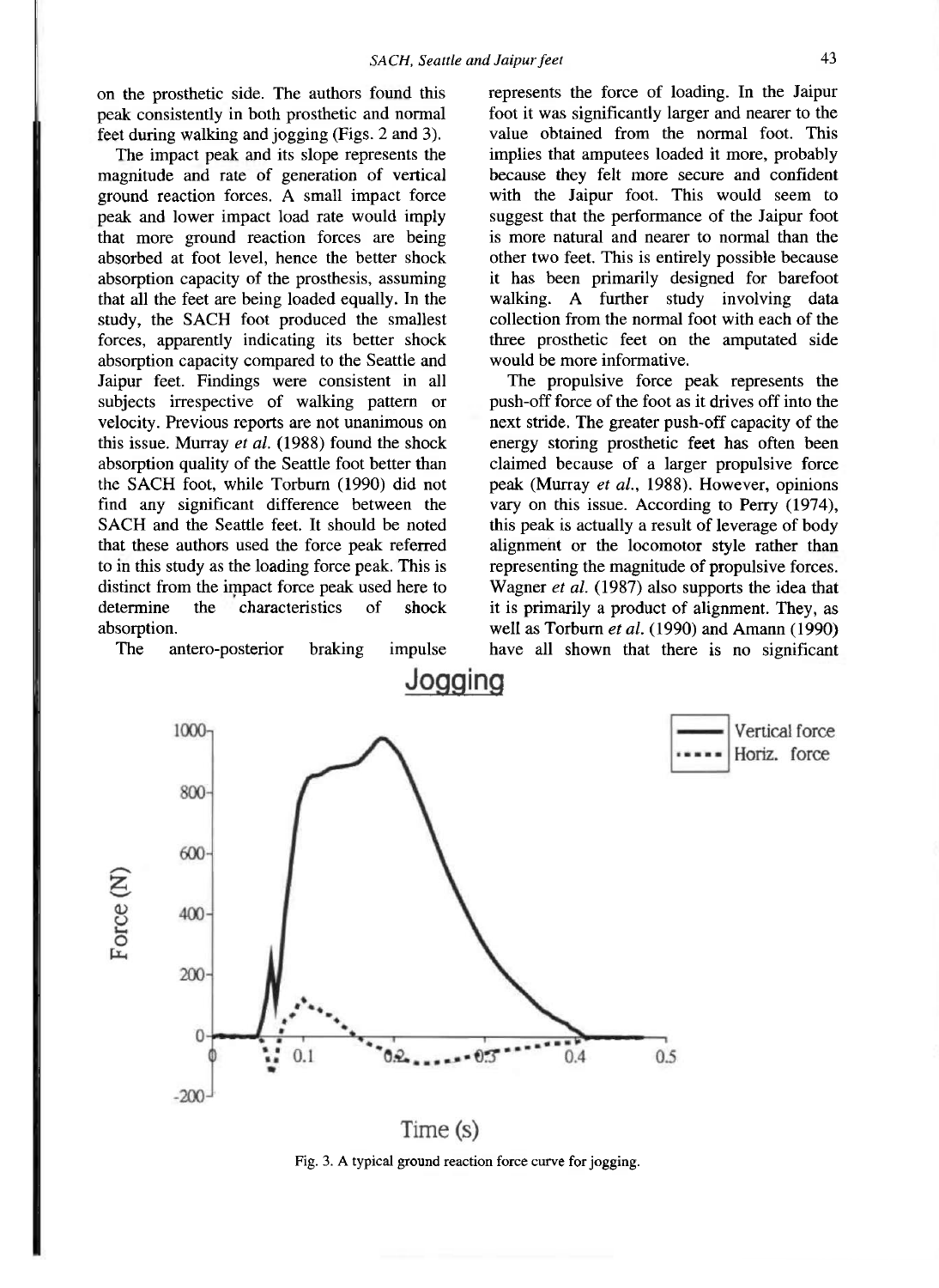difference in the magnitude of late ground reaction force between different prosthetic feet. The results of this study support this theory. No significant difference was found in the magnitude of the propulsive force peak of different feet.

The other variables compared in this study (support impulse and push-off impulse) are not significantly different between the three prosthetic feet, which substantiates the views of Seliktar *et al.* (1986) that they represent the style of locomotion and are mainly influenced by the walking pattern rather than the actual prosthesis.

One subject was unhappy taking part in the jogging exercise. This in itself is an indication of the dissatisfaction and insecurity produced by the prosthesis. The data collected from the other two subjects confirmed previous findings. Firstly, there was a large difference between the normal foot and all prosthetic feet for all variables except the impact load rate. This confirmed the asymmetry noted for walking, and also suggested that the subjects were controlling the use of their prosthesis. It is noted for example, chat the load rate is similar to that produced during walking and it is expected that this would increase with speed of locomotion. But this did not clearly happen, suggesting that subjects carefully controlled their foot placement during jogging. Secondly, there were few differences between the prostheses, and this again may be due to the conscious control of the foot as noted above. The only significant difference found was in the propulsive impulse, which was much lower in the Jaipur foot. The trend previously observed in walking, i.e. the SACH foot producing the lowest and the Jaipur foot the highest forces, was seen here also.

The small number of subjects used in this study has not limited the interpretation of the data or its generalization.

The differences between the normal and prosthetic feet are large and highly significant even with a group of subjects of this size. The differences amongst the prosthetic feet where it is substantial such as in shock absorption characteristics, is also highly significant. Where there are no significant differences, the differences are small, and it is unlikely that a larger number of subjects would lead to substantially different conclusions. Further, there is a consistency between those parameters

where significant differences exist (i.e. shock absorption capacity) and those where it does not (i.e. locomotor style).

## **Conclusions**

In conclusion it can be stated that:

- 1. The ground reaction force data has been<br>successfully used to quantify shock used to quantify shock absorption characteristics of prostheses and their effect on locomotor style.
- 2. The SACH foot has a better shock absorption capacity than the Seattle and Jaipur feet.
- 3. The performance of the Jaipur foot is more natural and nearer to the normal foot as compared to the SACH and Seattle feet.
- 4. There are no other significant differences in gait style produced by the SACH, Seattle or Jaipur feet.

## **Acknowledgements**

The authors would like to thank Professor P. K. Sethi of Jaipur (India) for supplying Jaipur feet free of charge; Mr. A. S. Jain and Mrs. Jean Whyte of Dundee Limb Fitting Centre, Dundee, Scotland for their help in preparing the manuscript; and Dr. S. Kirby, Department of Mathematics and Statistics, Liverpool John Moores University for help with the statistical analysis.

#### **REFERENCES**

- AMMAN T (1990). Biomechanical comparison of energy storing prosthetic feet. *MSc Thesis, -* Dundee University of Dundee. p61-62.
- EDELSTEIN JE (1988). Prosthetic feet: state of the art. *Phys Ther68,* 1874-1881.
- GOH JCH, SOLOMONIDIS SE, SPENCE WD, PAUL JP (1984). Biomechanical evaluation of SACH and uniaxial feet. *Prosthet Orthot Int* 8, 147-154.
- LEES A, BOURACIER J (1994). The longitudinal variability of ground reaction forces in experienced and inexperienced runners. *Ergonomics* 37, 197-206.
- MICHAEL J (1987), Energy storing feet: a clinical comparison. *Clin Prosthet Orthot* 11, 154-168,
- MICHAEL JW (1990). Overview of prosthetic feet. *Instr Course Led* 39, 367-372.
- MIZUNO N, AOYAMA T, NAKAJIMA A. KASAHARA T, TAKAMI K (1992). Functional evaluation by gait analysis of various ankle-foot assemblies used by below-knee amputees. *Prosthet Orthot Int* 16, 174-182.